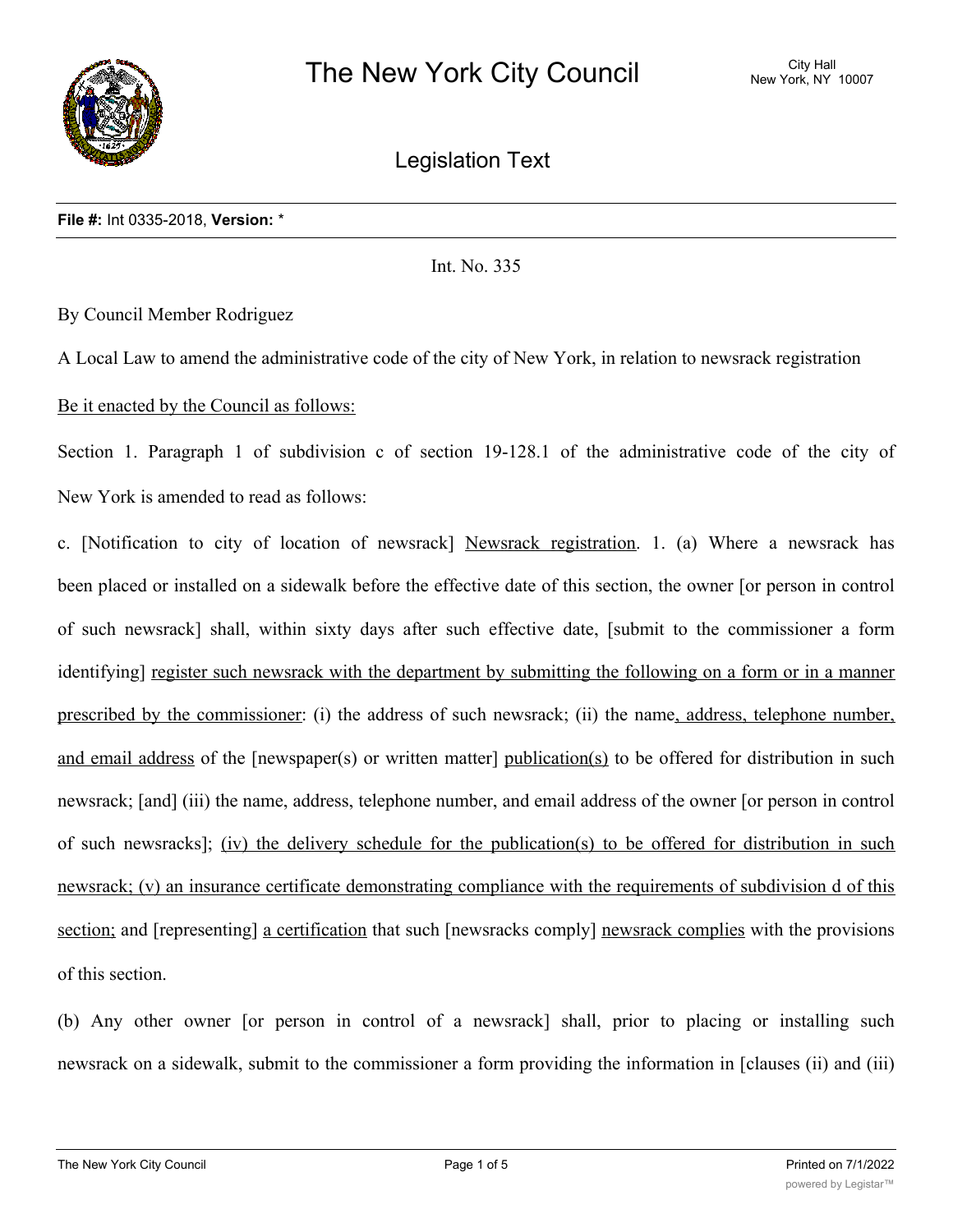of] subparagraph (a) of this paragraph.

(c) Within five business days of receipt of the information required pursuant to subparagraphs (a) and (b) of this paragraph, the department shall provide the owner of a newsrack with a decal listing a unique identification number for each newsrack. Such owner shall affix such decal in a readily visible location on the front or sides of the newsrack within five days of receipt of such decal from the department.

(d) The owner of a newrack shall resubmit the information required pursuant to subparagraphs (a) and (b) of this paragraph annually to the commissioner, in accordance with a notification schedule to be established by the commissioner.

§ 2. Paragraph 2 of subdivision d of section 19-128.1 of the administrative code of the city of New York is amended to read as follows:

2. Each [person who owns or controls] owner of a newsrack placed or installed on any sidewalk shall maintain a general liability insurance policy naming the city of New York, and its departments, boards, officers, employees and agents as additional insureds for the specific purpose of indemnifying and holding harmless those additional insureds from and against any and all losses, costs, damages, expenses, claims, judgments or liabilities that result from or arise out of the placement, installation and/or the maintenance of any newsrack. The minimum limits of such insurance coverage shall be no less than three hundred thousand dollars combined single limit for bodily injury, including death, and property damage, except that any [person] owner who maintains an average of one hundred or more newsracks at any one time shall maintain such minimum insurance coverage of one million dollars. [An insurance certificate demonstrating compliance with the requirements of this subdivision shall be submitted annually by December 31st to the commissioner by the person who owns or controls such insured newsracks.] Should said policy be called upon to satisfy any liability for damages covered by said policy, the policy must be of such a nature that the original amount of coverage is restored after any payment of damages under the policy. [Failure to maintain a satisfactory insurance policy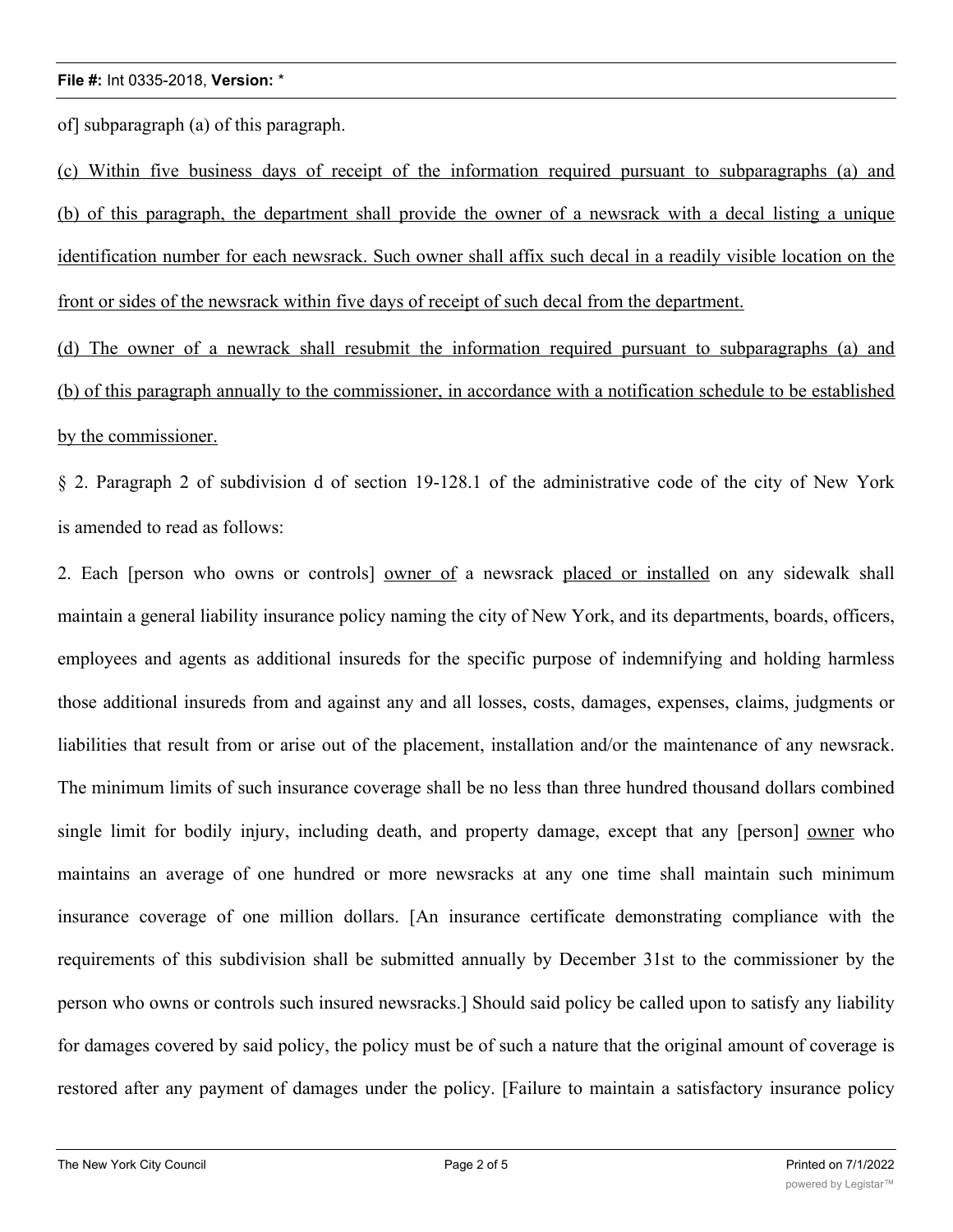pursuant to this subdivision or failure to submit an annual insurance certificate to the commissioner pursuant to this subdivision, shall be deemed a violation of this section subject to subparagraph b-1 of paragraph one of subdivision f of this section.]

§ 3. Paragraph 1 of subdivision f of section 19-128.1 of the administrative code of the city of New York is amended to read as follows:

1. (a) Whenever any newsrack is found to be in violation of any provision of subdivision b of this section or paragraphs two, three, four or five of subdivision e of this section, the commissioner shall issue a notice of correction specifying the date and nature of the violation and shall send written notification, by regular mail, to the owner or person in control of the newsrack. In addition, the commissioner may send a copy of such notice of correction to a person designated by such owner or person to receive such notice, and/or the commissioner may send such notice by electronic mail to such owner or such person specifying the date and nature of the violation. However, failure to send a copy by regular or electronic mail will not extend the time period within which such owner or other person is required by any provision of this section to take action, nor will such failure result in the dismissal of a notice of violation issued pursuant to any provision of this section. The commissioner shall cause photographic evidence of such violation to be taken. Such evidence shall be sent by regular mail together with the notice of correction. Except as otherwise provided for the removal of refuse in paragraph two of subdivision e of this section, such person shall within seven business days from the date of receipt of notification via regular mail cause the violation to be corrected. For the purposes of this section, a notice of correction shall be deemed to have been received five days from the date on which it was mailed by the commissioner.

(b) If an owner or other person in control of a newsrack fails to comply with a notice of correction issued pursuant to subparagraph a of this paragraph or an order by the commissioner to remove served pursuant to paragraph three of this subdivision, a notice of violation returnable to the board shall be served on such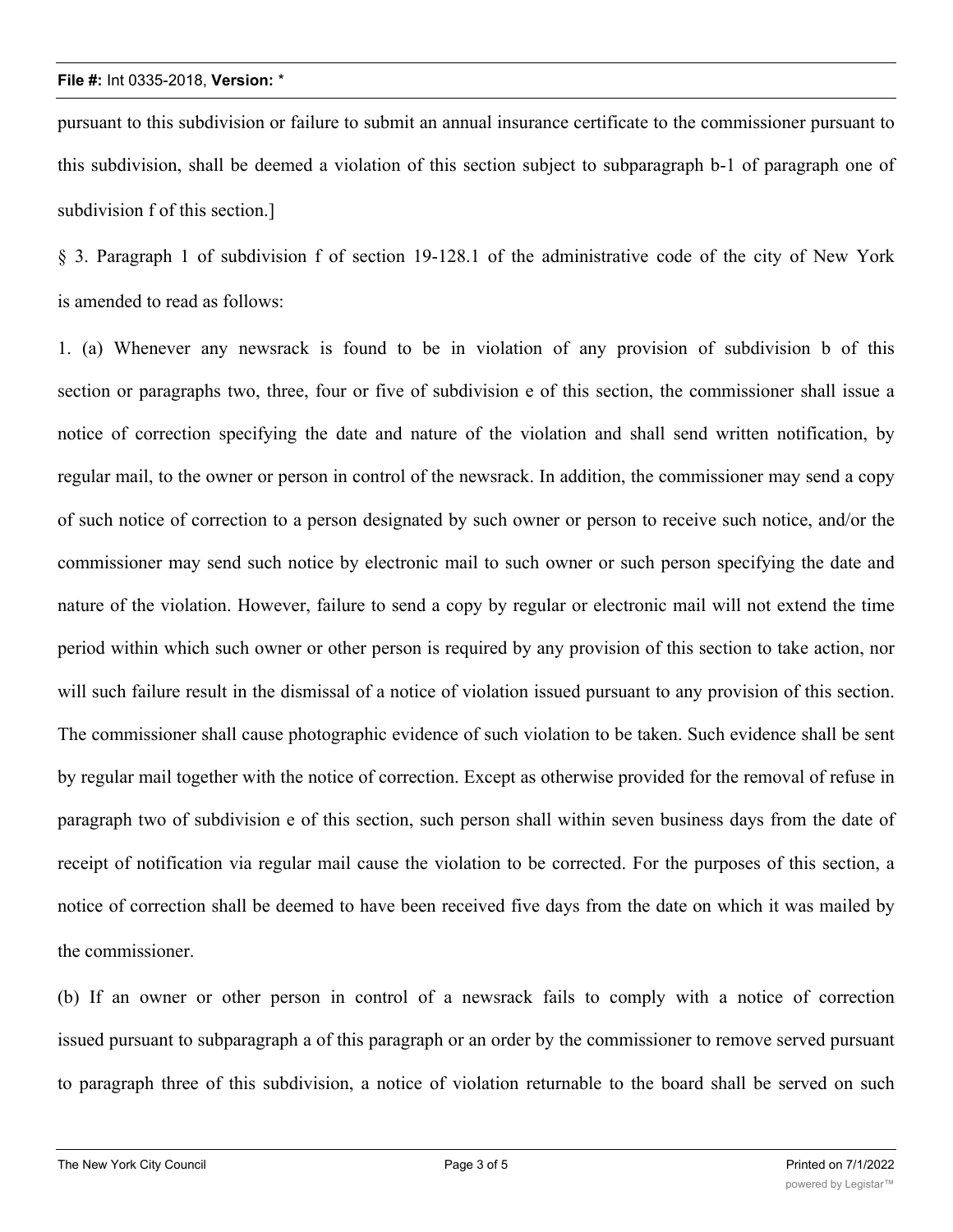owner or person in control of such newsrack. No notice of violation shall be issued for the failure to comply with a notice of correction issued pursuant to subparagraph a of paragraph one of this subdivision unless the commissioner has caused a second inspection of the violation to take place within a period of time that commences on the day after the applicable period for correcting such violation expires and ends fourteen days after such day. In addition, the commissioner may send to such owner or other person in control of such newsrack, by electronic mail, photographic evidence of such violation taken at such second inspection. Failure to send such photographic evidence by electronic mail will not result in the dismissal of a notice of violation issued pursuant to any provision of this section.

(b-1) Failure by an owner [or a person in control of a newsrack] to comply with [subdivision c or d of this section, failure by such owner or person to certify or failure to accurately demonstrate that such owner or person has repainted or used best efforts to remove graffiti and other unauthorized writing, painting, drawing, or other markings or inscriptions, as required by paragraph one of subdivision e of this section,] paragraphs two or three of subdivision c, paragraph one of subdivision e, paragraph three of subdivision e, or failure to remove any newsrack as ordered pursuant to paragraph three of this subdivision shall be a violation and shall be subject to the applicable penalties provided in paragraph six of this subdivision. A proceeding to recover any civil penalty authorized by this subparagraph shall be commenced with service on such owner [or person] of a notice of violation returnable to the board. The commissioner shall not be required to issue a notice of correction before issuing or serving a notice of violation pursuant to this subparagraph.

(c) If the return date of a notice of violation issued pursuant to subparagraph b or b-1 of this paragraph is more than five business days after the service of such notice, the board shall, upon the request of the respondent, in person at the office of the board, provide a hearing on such violation prior to such return date and no later than five business days after the date of such request. At the time set for such hearing, or at the date to which such hearing is continued, the board shall receive all evidence relevant to the occurrence or non-